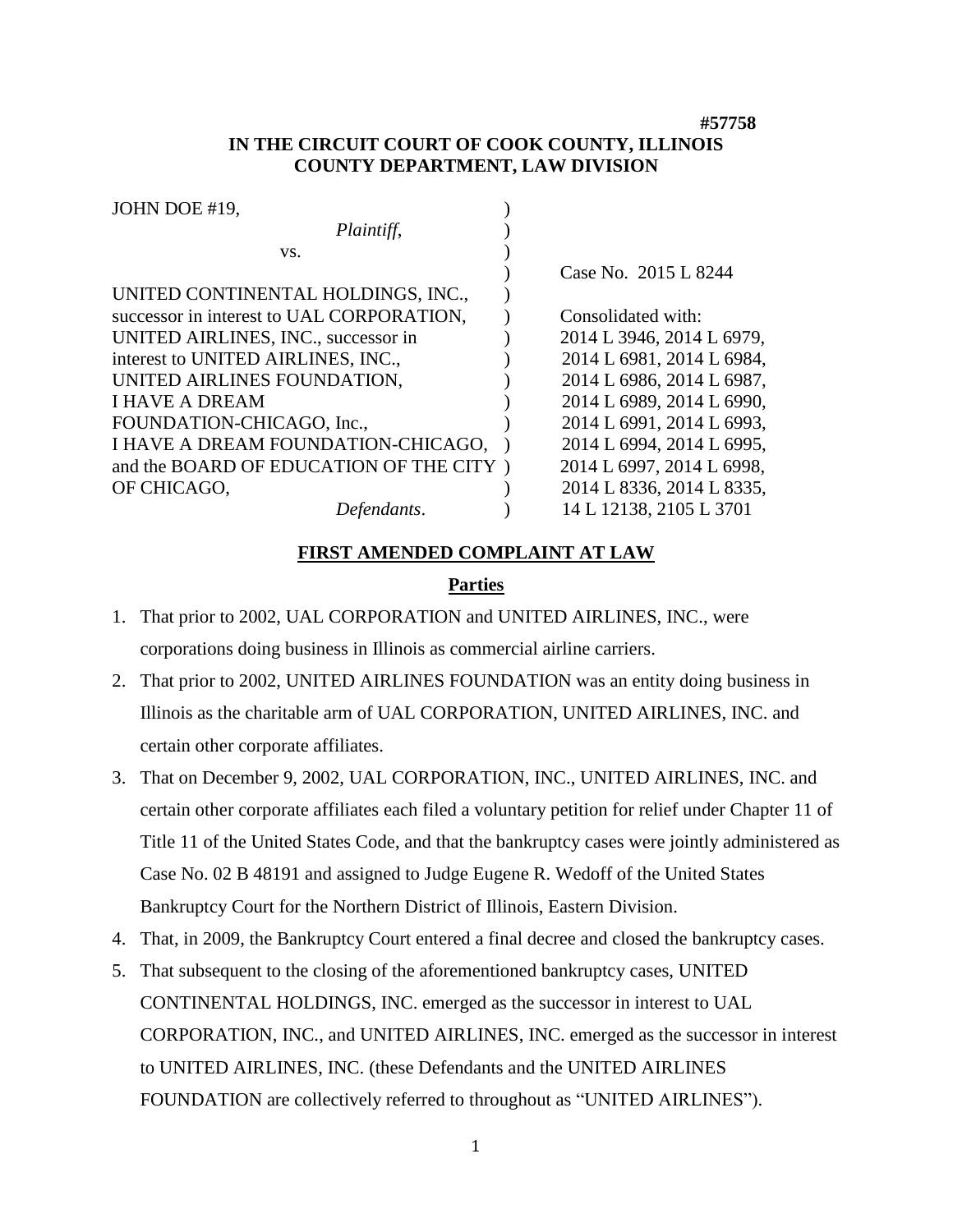- 6. That prior to the filing of this lawsuit, the Plaintiff brought a motion to reopen the bankruptcy cases before Judge Wedoff asking for leave to file a cause of action in state court against the successors at interest to the corporate entities that existed prior to the 2002 bankruptcy filing to the extent of any insurance coverage available for the acts alleged herein.
- 7. That on March 19, 2014, Judge Wedoff denied plaintiff's motion as unnecessary, holding that the Plaintiff was permitted to file a lawsuit in state court against the reorganized United entities to the limit of any insurance coverage that was available to their predecessors in interest for the acts alleged herein; furthermore, that no automatic stay was in place as the bankruptcy cases were closed in 2009.
- 8. That on or about the year 1987 until February of 1996, I HAVE A DREAM FOUNDATION - CHICAGO, Inc. ("IHADC, Inc.") was incorporated under the laws of the state of Illinois and doing business in Illinois.
- 9. That on or about the year 1996, IHADC, Inc. allowed its corporate status to lapse but continued to engage in the same or substantially similar business activity under the name "I HAVE A DREAM FOUNDATION - CHICAGO" as an unincorporated entity ("IHADC").
- 10. That at all times relevant to this cause of action, the Board of Education of the City of Chicago ("CBE") was a government entity doing business in the County of Cook, City of Chicago and State of Illinois.
- 11. That at all times relevant to this cause of action, the CBE operated, managed, and/or controlled a public school, James Weldon Johnson Elementary School ("JWJE"), in the North Lawndale community of the City of Chicago, County of Cook and the State of Illinois.
- 12. That at all times relevant to this cause of action, the Plaintiff was a minor and resident of the City of Chicago, County of Cook and the State of Illinois.
- 13. That simultaneously with the filing of his original complaint, Plaintiff filed a motion to proceed under a fictitious name. This Court granted Plaintiff's motion. (Order attached and incorporated as Exhibit A.)

#### **General Factual Allegations**

14. That at all times relevant to this cause of action, UNITED AIRLINES employed Eileen Sweeney ("Sweeney"), whose conduct alleged herein was done in the scope of her employment with, and as an agent of, UNITED AIRLINES.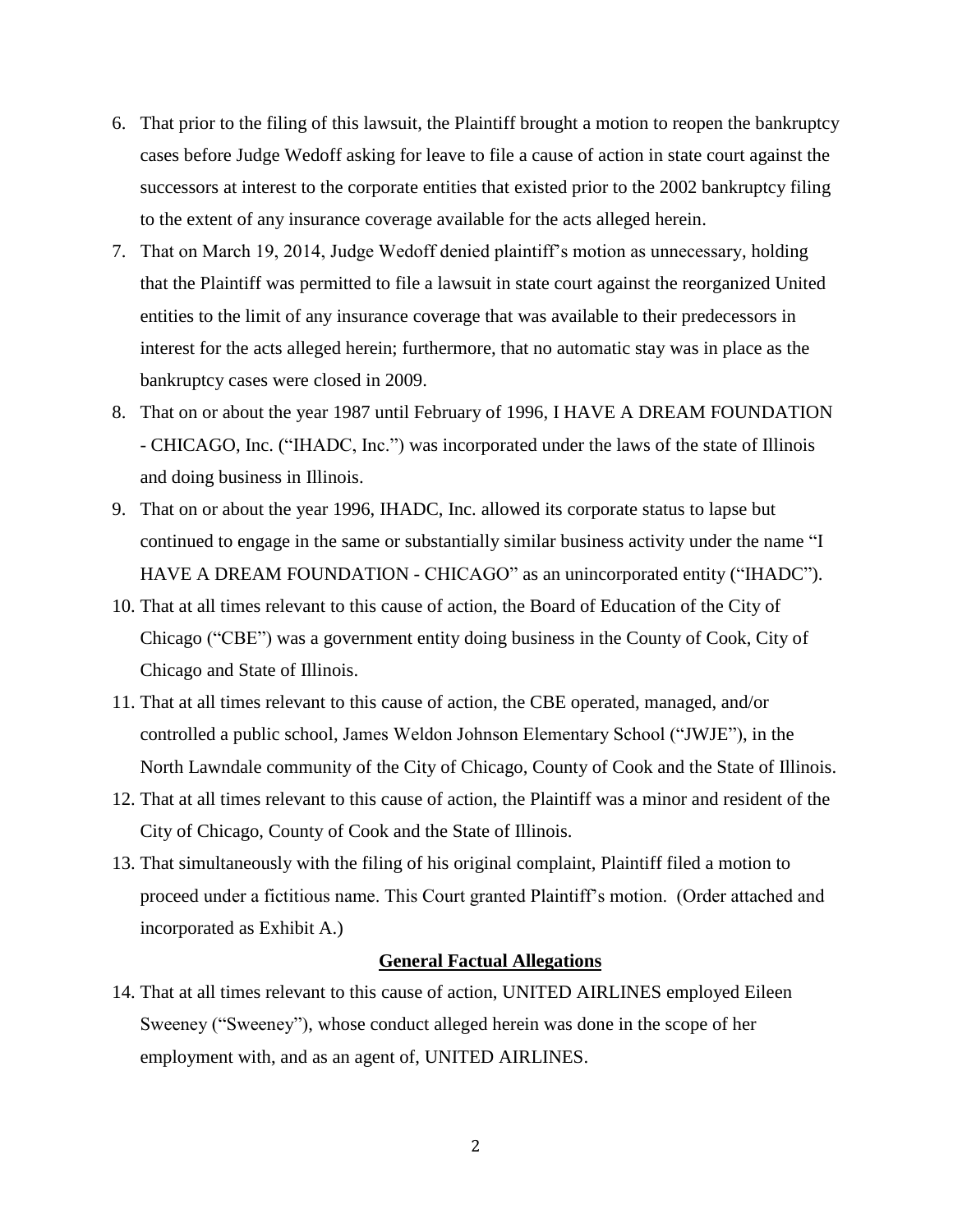- 15. That at all times relevant to this cause of action, the CBE employed Mattie Tyson ("Tyson") as the principal of JWJE, whose conduct alleged herein was done in the scope of her employment with, and as the agent of, the CBE.
- 16. That on or about the year 1995, UNITED AIRLINES started the United Airlines Believers Program at JWJE, a program wherein UNITED AIRLINES contractually agreed to provide the student participants ("*Believers*") with college scholarships and academic mentoring in exchange for the Believers' participation in various activities, including afterschool mentoring.
- 17. That at all times relevant to this cause of action, UNITED AIRLINES created, operated, managed, and controlled the United Airlines Believers Program.
- 18. That on or about the year 1995 through approximately February of 1996, IHADC, Inc. assisted UNITED AIRLINES in the creation, operation, management, and control of the United Airlines Believers Program.
- 19. That on or about the early months of 1996, and thereafter at all times relevant to this cause of action, IHADC assisted UNITED AIRLINES in the operation, management, and control of the United Airlines Believers Program.
- 20. That at all times relevant to this cause of action, the CBE assisted UNITED AIRLINES in the creation, operation, management, and control of the United Airlines Believers Program.
- 21. That Tyson and Sweeney worked together closely and frequently in the creation, operation, management and control of the United Airlines Believers Program.
- 22. That Tyson worked closely and frequently with both IHADC, Inc. and IHADC in the creation, operation, management and control of the United Airlines Believers Program.
- 23. That on or about the year 1995 and, thereafter at all times relevant to this cause of action, Marvin Lovett ("Lovett") was hired as the Project Coordinator ("PC") of the United Airlines Believers Program, a role that required frequent interaction with the Believers.
- 24. That at all times relevant to this cause of action, United Airlines supervised Lovett in his role as PC of the United Airlines Believers Program
- 25. That until on or about the early months of 1996, IHADC, Inc. assisted United Airlines in the supervision of Lovett in his role as PC of the United Airlines Believers Program.
- 26. That beginning on or about February of 1996, IHADC assisted United Airlines in the supervision of Lovett in his role as PC of the United Airlines Believers Program.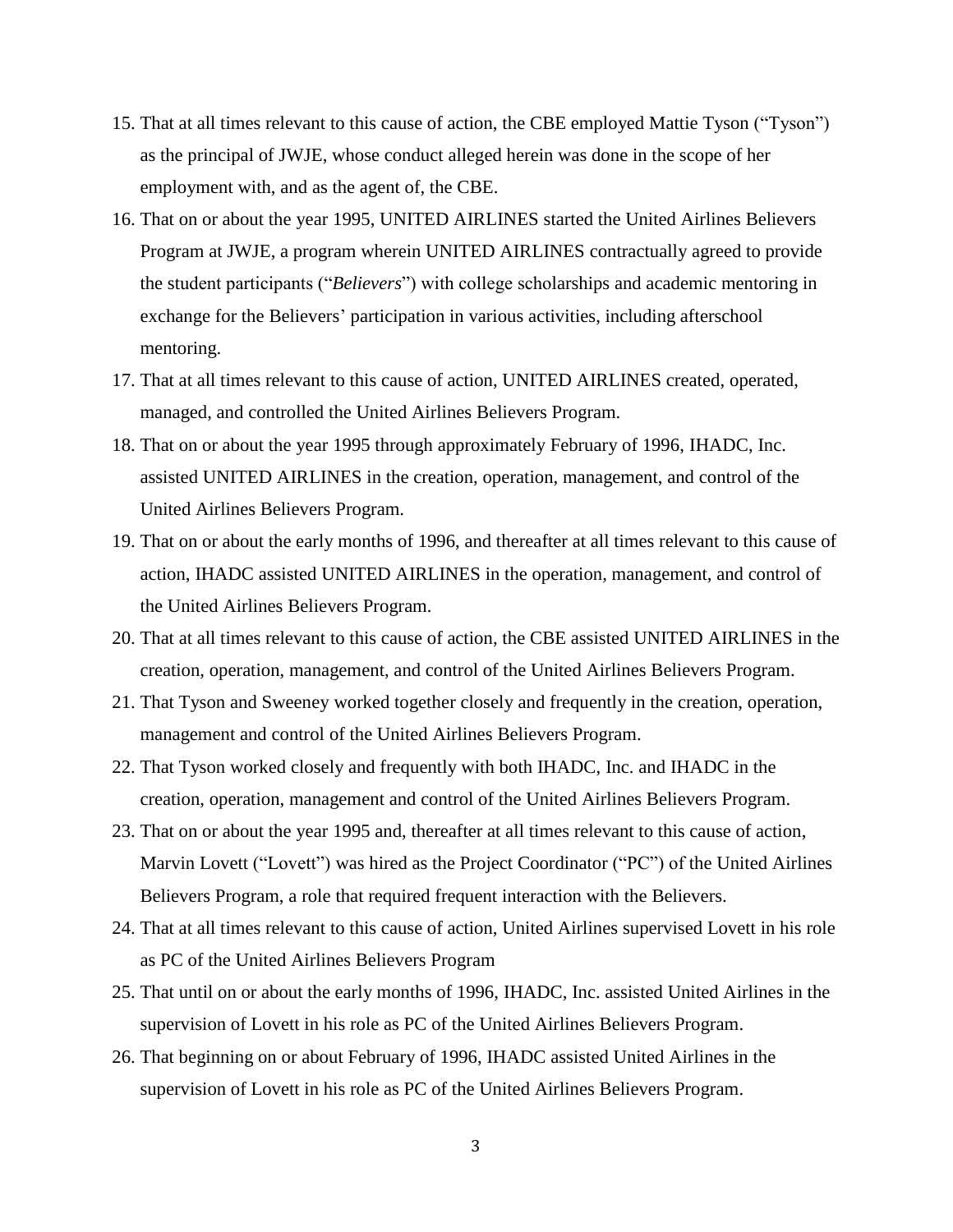- 27. That at all times relevant to this cause of action, the CBE assisted United Airlines in the supervision of Lovett in his role as PC of the United Airlines Believers Program.
- 28. That, prior to Lovett's appointment to the position of PC, Tyson recommended and/or endorsed Lovett for this role to UNITED AIRLINES.
- 29. That, prior to Lovett's appointment to the position of PC, Tyson recommended and/or endorsed Lovett for this role to IHADC, Inc.
- 30. That, prior to Lovett's appointment to the position of PC, Tyson recommended and/or endorsed Lovett for this role to IHADC.
- 31. That, prior to Lovett's appointment to the position of PC, IHADC, Inc. recommended and/or endorsed Lovett for the role of PC to UNITED AIRLINES.
- 32. That, prior to Lovett's appointment to the position of PC, IHADC recommended and/or endorsed Lovett for the role of PC to UNITED AIRLINES.
- 33. That sometime prior to recommending and/or endorsing Lovett for the position of PC, Tyson was advised by the principal of another Chicago public school that Lovett was previously dismissed from volunteering and/or performing work at her school after she received reports of Lovett engaging in sexually inappropriate behavior towards young males in the community.
- 34. That, during the course of the United Airlines Believers Program, a CBE employee, who was aware of Lovett's role in the Believers Program, overheard male students discuss being sexually abused by Lovett, and that said CBE employee took no action with respect to this information.
- 35. That, during the course of the United Airlines Believers Program, Tyson was aware that Lovett was taking male students to his apartment, making them pull their pants down and spanking them.
- 36. That, during the course of the United Airlines Believers Program, the CBE, through its agents and employees, including Tyson, was aware that Lovett had young males in his apartment.
- 37. That, during the course of the United Airlines Believers Program, Tyson was aware that Lovett possessed keys to JWJE.
- 38. That, during the course of the United Airlines Believers Program, Tyson was advised that Lovett was observed inside JWJE in the evening alone with young male students.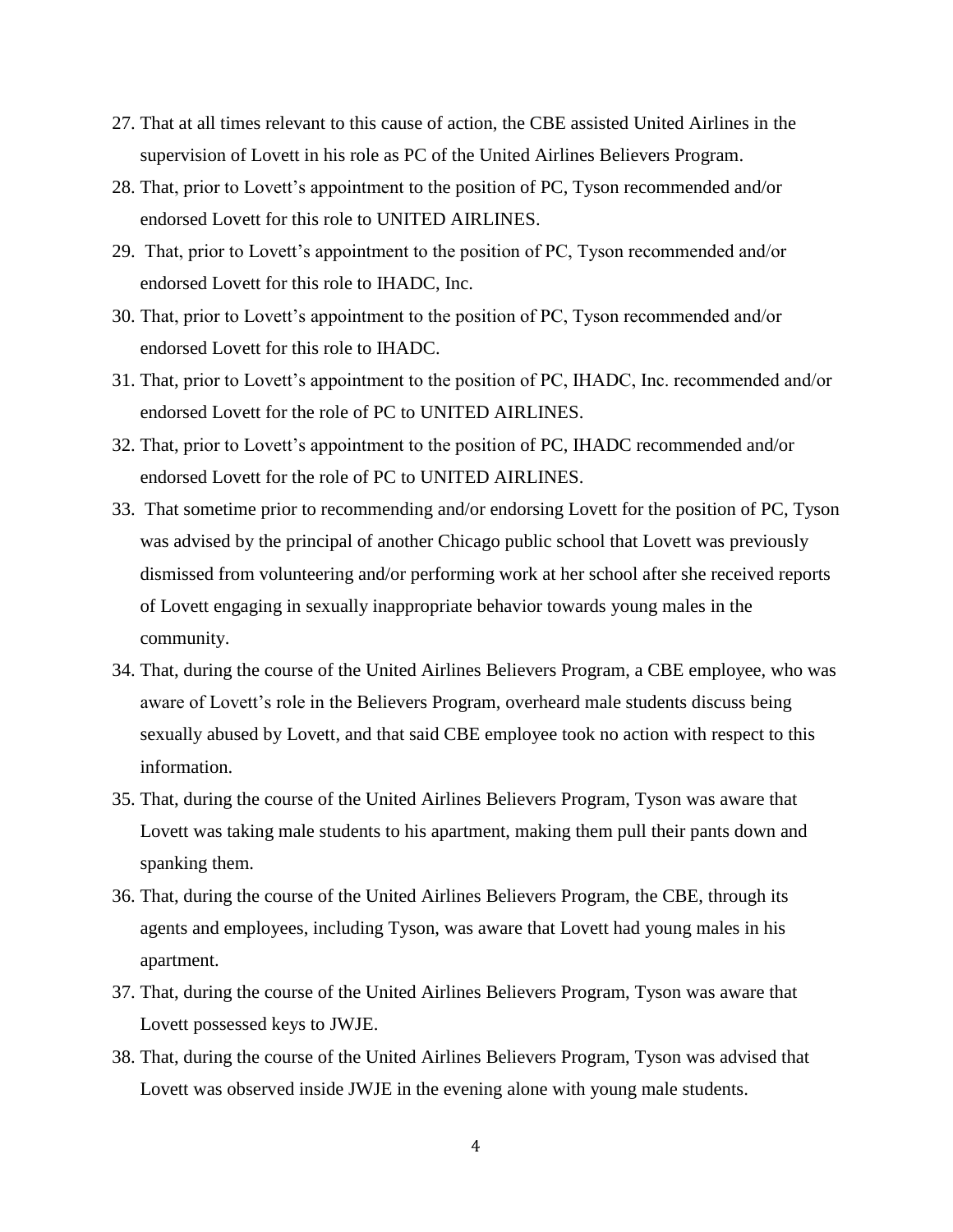- 39. That, during the course of the United Airlines Believers Program, Sweeney received complaints regarding Lovett's interactions with the Believers.
- 40. That, during the course of the United Airlines Believers Program, Sweeney received a complaint from an Americorps volunteer that Lovett bragged to him about taking a young male student into a bathroom at JWJE and physically punishing him.
- 41. That, during the course of the United Airlines Believers Program, IHADC, Inc. and/or IHADC received a complaint from an Americorp volunteer that Lovett bragged to him about taking a young male student into a bathroom at JWJE and physically punishing him.
- 42. That in April of 2000, Lovett was shot and killed.
- 43. That during the investigation of Lovett's death, the police found videotapes of Lovett engaged in sexual acts with male minors, including Believers.
- 44. That at all times relevant to this cause of action, the Plaintiff was a participant in the United Airlines Believers Program.
- 45. That during the Plaintiff's participation in the United Airlines Believers Program, he was sexually abused by Lovett on numerous occasions on or about the years 1995 through 2000, including before, during and after required United Airlines Believers Program activities.
- 46. That Lovett used his authority as the Project Coordinator for the United Airlines Believers Program, including his perceived control over the allocation of scholarships, to coerce, manipulate and intimidate the Plaintiff to participate in, and remain silent about, the sexual abuse.

#### **COUNT I NEGLIGENCE: UNITED AIRLINES**

NOW COMES the Plaintiff, JOHN DOE #19, ("*Plaintiff*"), by and through his attorneys, THE LAW OFFICE OF LYNDSAY A. MARKLEY, LTD., and alleges as follows against UNITED AIRLINES:

 $1. - 33$ . That herein Plaintiff readopts and realleges paragraphs  $(14) - (46)$  of the General Factual Allegations as paragraphs (1)-(33) of Count I.

34. That at all times relevant to this cause of action, UNITED AIRLINES had a duty to act as a reasonably careful corporation in its creation, operation, management and control of children's programming, specifically, the United Airlines Believers Program, including the hiring,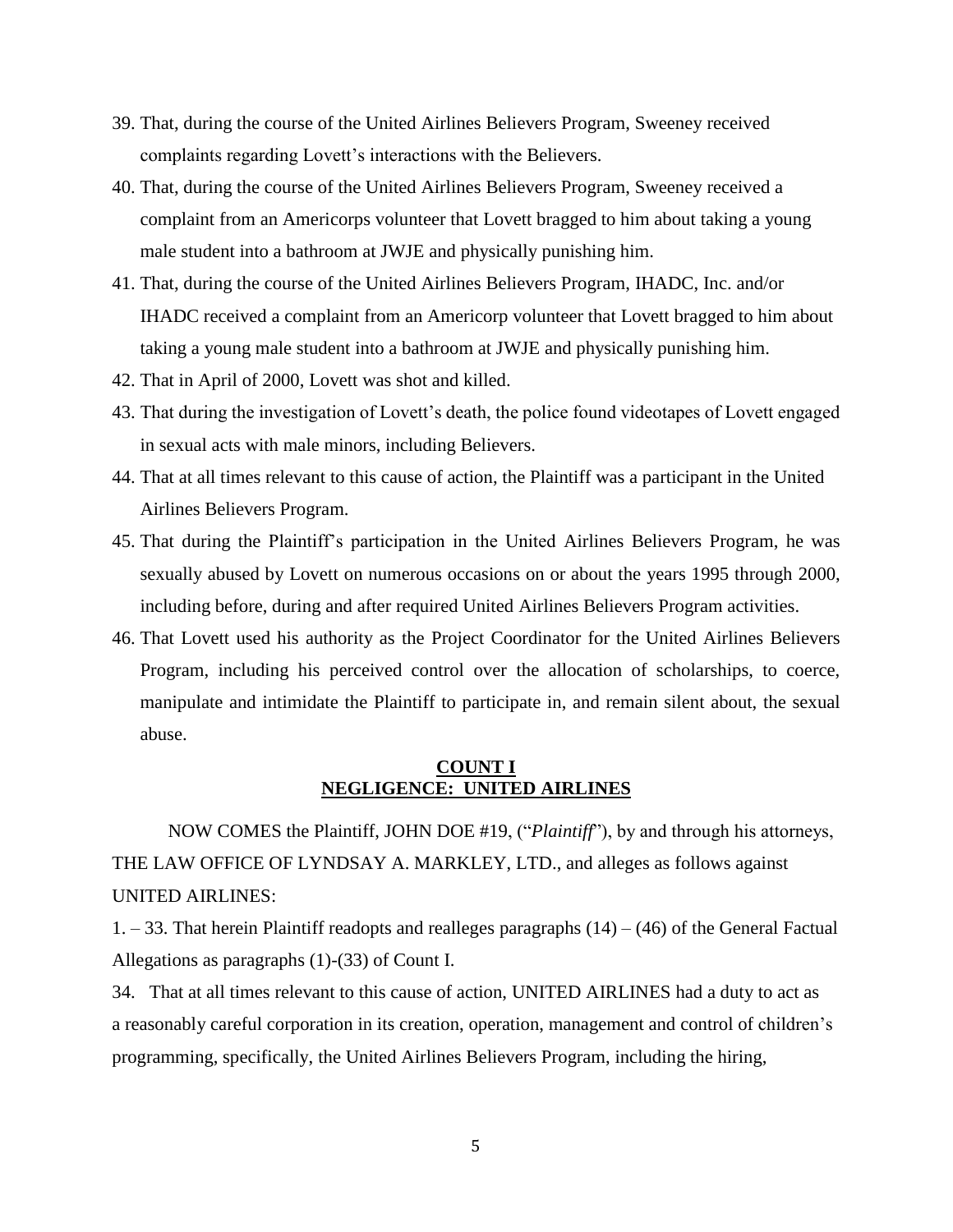empowering, appointing, endorsing, approving and/or supervising of a Project Coordinator, a role that required frequent interaction with young children and minors.

35. That, despite this duty, UNITED AIRLINES was negligent in one or more of the following ways:

- (a) Hired a PC who was not qualified for the position;
- (b) Failed to properly screen Lovett for the position of PC, including, failing to conduct any or an effective background check, or contacting job and character references;
- (c) Failed to properly supervise Lovett in his role as PC of the United Airlines Believers Program;
- (d) Allowed Lovett to engage in or failed to prevent him from engaging in unsupervised and/or inadequately supervised interactions with Believers, including interactions at his home;
- (e) Allowed Lovett to engage in or took no action to prevent Lovett from engaging in corporal punishment of children;
- (f) Failed to remove Lovett from his role of PC when various complaints indicated that he was unfit for this role;
- (g) Failed to report allegations of Lovett's use of corporal punishment on children to the proper authorities;
- (h) Allowed Lovett or failed to prevent Lovett from being the only adult present with Believers on school grounds after hours, including at night and on weekends;
- (i) Failed to provide Believers with a direct line of communication to adults other than Lovett and inform them of the same;
- (j) Failed to educate and inform the Believers of Lovett's powers and limitations as the PC, including whether or not he had the discretion to terminate them from the program or if he had control over the allocation of scholarships;
- (k) Allowed Lovett to terminate Believers from the United Airlines Believers Program without conducting its own investigation into the manner or reason for the termination;
- (l) Failed to educate and/or train adults working with the program, including its own employees, with respect to the urgency and necessity of reporting and responding to allegations of abuse or inappropriate conduct towards a minor;
- (m)Failed to educate and/or train all personnel working with Believers on how to identify the behavioral indicators of sexual abuse in children and identify inappropriate behavior by an adult towards a minor, including "grooming behavior";
- (n) Failed to have in place, educate on, and enforce policies and procedures to monitor, oversee, limit and control Lovett's interactions with the Believers;
- (o) Failed to respond and/or investigate or effectively respond and/or investigate complaints about Lovett's interactions with the Believers;
- (p) Failed to monitor or effectively monitor the Believers for behavioral indicators of sexual abuse;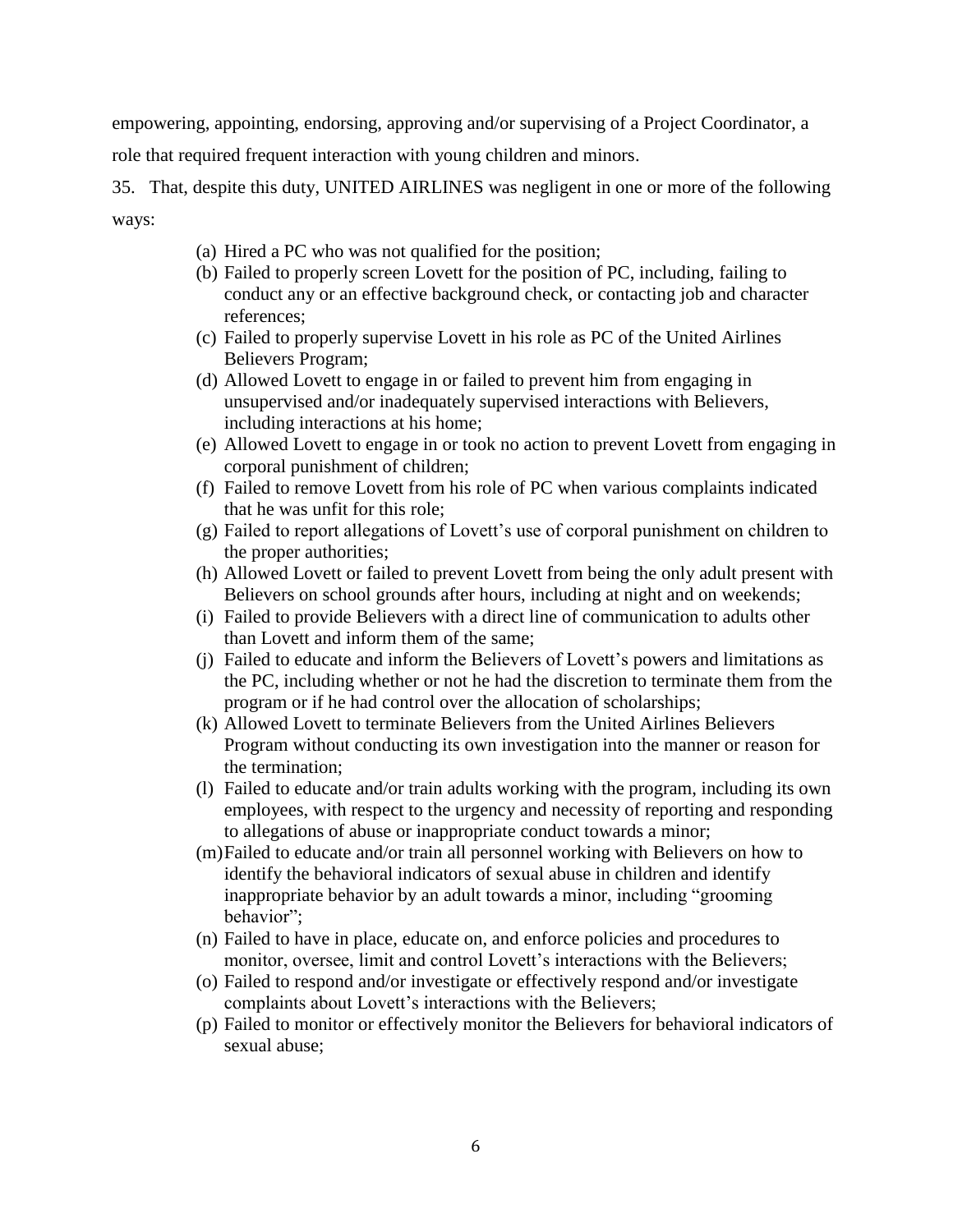- (q) Allowed Lovett perceived unchecked authority in the allocation of scholarships, discipline and termination of Believers from the United Airlines Believers Program;
- (r) Allowed Sweeney to operate, manage and control the United Airlines Believers Program, including hiring, appointing, empowering, approving and supervising Lovett, despite her lack of training, education and experience in children's programming;
- (s) Failed to establish quality assurance protocols and procedures for monitoring and oversight of the program;
- (t) Failed to establish clear roles and responsibilities with its community partners in the creation, operation, management, and control of the United Airlines Believers Program creating an increased risk of sexual exploitation to the Believers;
- (u) Failed to establish clear roles and responsibilities with its community partners regarding the sharing and reporting of information important to the protection of children;,
- (v) Hired, endorsed, recommended or approved Lovett and/or allowed Lovett to remain PC when it knew or should have known of the allegations made to Tyson regarding Lovett's conduct towards young males in the community that resulted in his dismissal from a different Chicago school and Lovett's corporal punishment of students of JWJE at his home after making them take down their pants; and
- (w)Was otherwise careless and negligent in the creation, operation, management and control of children's programming.

36. That as a proximate result of the aforementioned negligent conduct by UNITED AIRLINES, the Plaintiff was sexually abused by Lovett which caused him great physical harm, severe emotional distress, pain and suffering and the loss of a normal life.

WHEREFORE, Plaintiff, JOHN DOE #19, by and through his attorney, The Law Office of Lyndsay A. Markley, Ltd., asks for a judgment against UNITED AIRLINES in an amount in excess of \$50,000.00, plus costs, reasonable attorney's fees, interest and any and all other relief that this Court deems equitable and just.

### **COUNT II NEGLIGENCE: I HAVE A DREAM FOUNDATION – CHICAGO, INC.**

NOW COMES the Plaintiff, JOHN DOE #19, by and through his attorney, THE LAW OFFICE OF LYNDSAY A. MARKLEY, LTD., and alleges as follows against IHADC, Inc.  $1. - 33$ . That herein Plaintiff readopts and realleges paragraphs  $(14) - (46)$  of the General Factual Allegations as paragraphs (1)-(33) of Count II.

34. That at all times relevant to this cause of action, IHADC, Inc. had a duty to act as a reasonably careful corporation in the creation, operation, management and control of children's programming, specifically, the United Airlines Believers Program, including the hiring,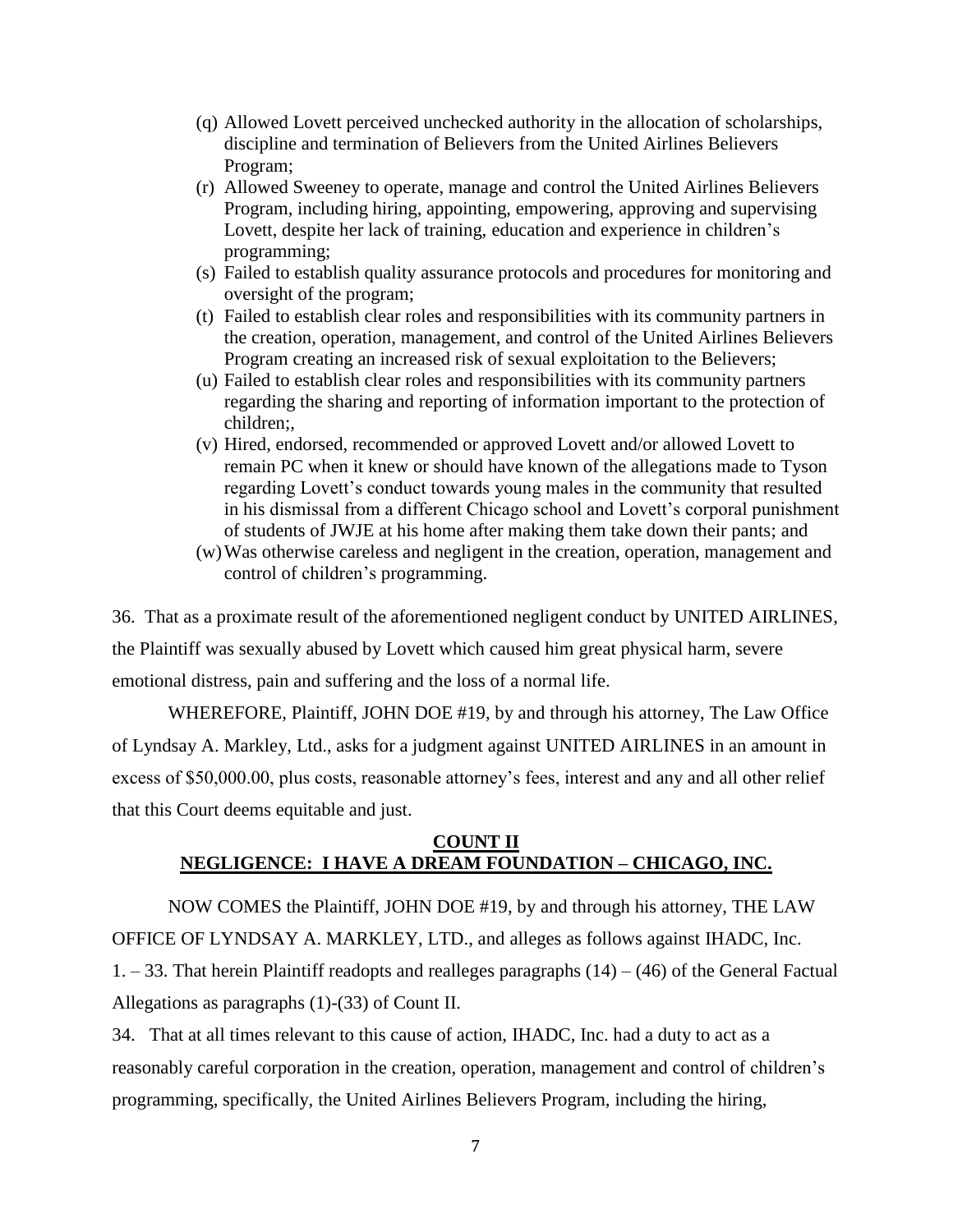empowering, appointing, endorsing, approving and/or supervising of a Project Coordinator, a role that required frequent interaction with young children and minors.

- 35. That, despite this duty, IHADC, Inc. was negligent in one or more of the following ways:
	- (a) Assisted UNITED AIRLINES in the hiring of a PC, Lovett, that did not conform to its own objective criteria for this role and/or was otherwise unqualified for this role;
	- (b) Failed to properly supervise, or to provide assistance to United Airlines in their supervision, of Lovett in his role as PC;
	- (c) Failed to properly screen Lovett for the position of PC, including, failing to conduct any or an effective background check, or contacting job and character references;
	- (d) Allowed Lovett to engage in or failed to prevent him from engaging in unsupervised and/or inadequately supervised interactions with Believers, including interactions at his home;
	- (e) Allowed Lovett to engage in or took no action to prevent Lovett from engaging in corporal punishment of children;
	- (f) Failed to remove Lovett from his role of PC in response to complaints, including that Lovett used corporal punishment on a young boy at JWJE.
	- (g) Failed to report allegations of Lovett's use of corporal punishment on children to the proper authorities;
	- (h) Allowed Lovett or failed to prevent Lovett from being the only adult present with Believers on school grounds after hours, including at night and on weekends;
	- (i) Failed to provide Believers with a direct line of communication to adults other than Lovett and inform them of the same;
	- (j) Failed to educate and inform the Believers of Lovett's powers and limitations as the PC, including whether or not he had the discretion to terminate them from the program or if he had control over the allocation of scholarships;
	- (k) Allowed Lovett to terminate Believers from the United Airlines Believers Program without conducting its own investigation into the manner or reason for the termination;
	- (l) Failed to educate and/or train adults working with the program, including its own employees, with respect to the urgency and necessity of reporting and responding to allegations of abuse or inappropriate conduct towards a minor;
	- (m)Failed to educate and/or train its employees, mentors, and volunteers who worked with the United Airlines Believers Program, how to identify sexual abuse or inappropriate behavior by an adult towards a minor, including "grooming behavior" such as purchasing male Believers clothing and shoes or giving them cash and how to report and respond to the same;
	- (n) Failed to have in place, educate and enforce policies and procedures to monitor, oversee, limit and control Lovett's interactions with the Believers;
	- (o) Failed to respond and/or investigate or effectively respond and/or investigate complaints about Lovett's interactions with the Believers;
	- (p) Failed to monitor or effectively monitor the Believers for behavioral indicators of sexual abuse;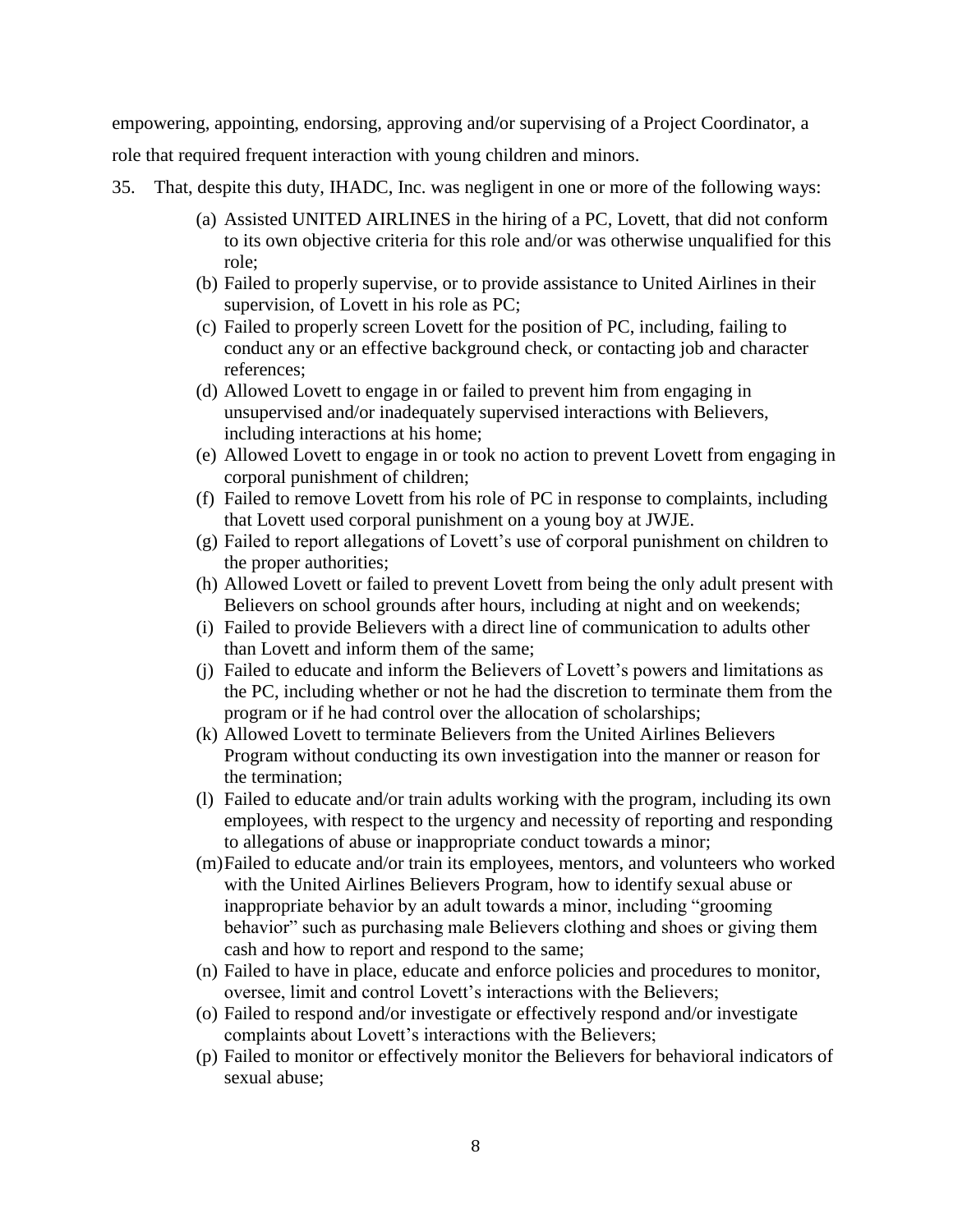- (q) Allowed Lovett perceived unchecked authority in the allocation of scholarships, discipline and termination of Believers from the United Airlines Believers Program;
- (r) Failed to establish quality assurance protocols and procedures for monitoring and oversight of the program;
- (s) Failed to establish clear roles and responsibilities with its community partners in the creation, operation, management, and control of the United Airlines Believers Program creating an increased risk of sexual exploitation to the Believers;
- (t) Failed to establish clear roles and responsibilities with its community partners, including UNITED AIRLINES, regarding the sharing and reporting of information and allegations of any inappropriate or disconcerting behavior done by any adult affiliated or involved with the United Airlines Believers Program,
- (u) Hired, endorsed, recommended or approved Lovett and/or allowed Lovett to remain PC when it knew or should have known of the allegations made to Tyson regarding Lovett's conduct towards young males in the community that resulted in his dismissal from a different Chicago school and Lovett's corporal punishment of students of JWJE at his home after making them take down their pants; and
- (v) Was otherwise careless and negligent in the creation, operation, management and control of children's programming.

36. That as a proximate result of the aforementioned negligent conduct by IHADC, Inc., the Plaintiff was sexually abused by Lovett which caused him great physical harm, severe emotional distress, pain and suffering and the loss of a normal life.

WHEREFORE, Plaintiff, JOHN DOE #19, by and through his attorney, The Law Office of Lyndsay A. Markley, Ltd., asks for a judgment against IHADC, Inc. in an amount in excess of \$50,000.00, plus costs, reasonable attorney's fees, interest and any and all other relief that this Court deems equitable and just.

## **COUNT III NEGLIGENCE: IHADC**

NOW COMES the Plaintiff, JOHN DOE #19, by and through his attorney, THE LAW OFFICE OF LYNDSAY A. MARKLEY, LTD., and alleges as follows against the defendant, IHADC:

 $1. - 33$ . That herein Plaintiff readopts and realleges paragraphs  $(14) - (46)$  of the General Factual Allegations as paragraphs (1)-(33) of Count III.

34. That at all times relevant to this cause of action, the defendant, IHADC, had a duty to act as a reasonably careful organization engaging in its creation, operation, management and control of the United Airlines Believers Program including the hiring, empowering, appointing, endorsing,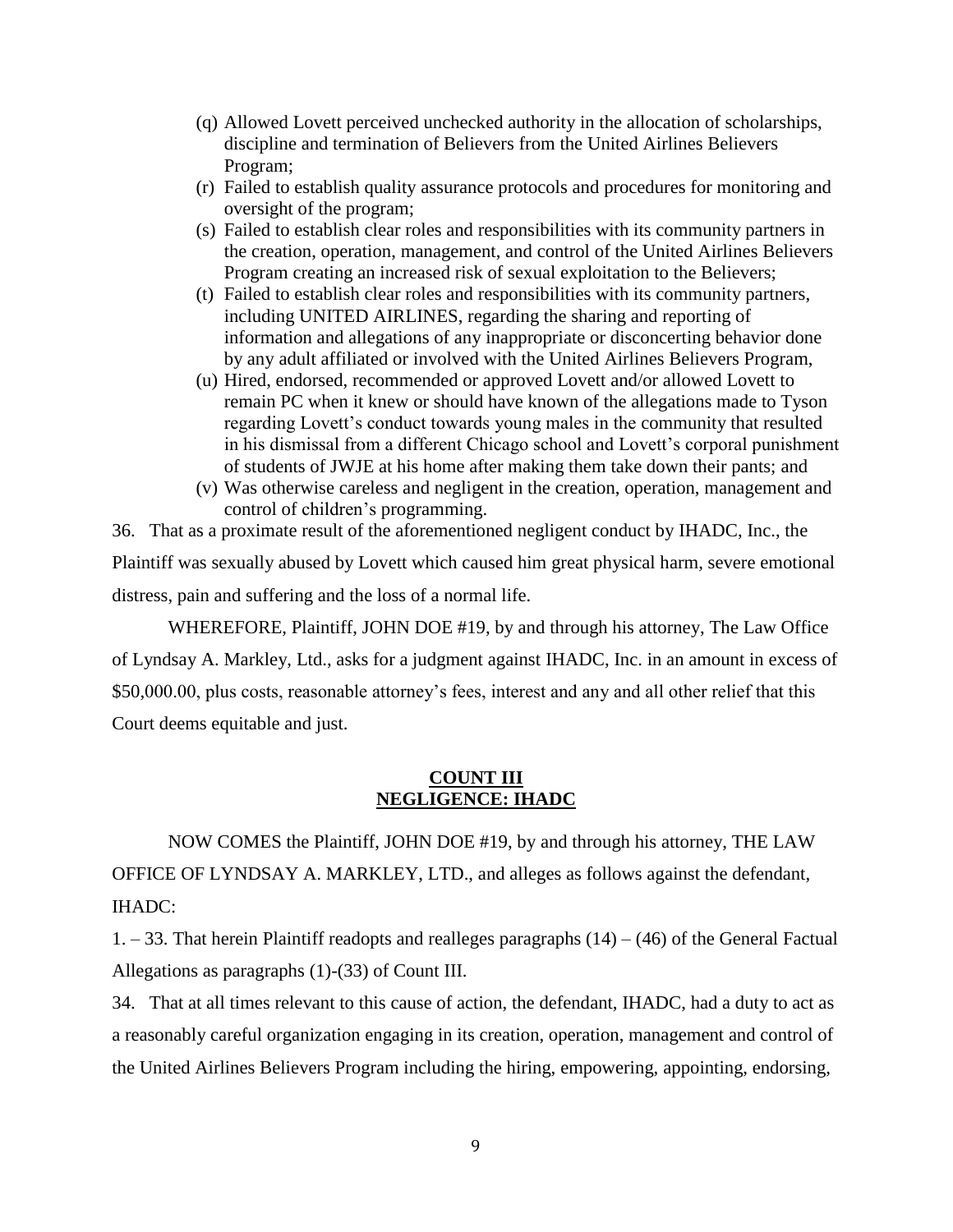approving and/or supervising of a Project Coordinator, a role that required frequent interaction with young children and minors.

35. That, despite this duty, IHADC was negligent in one or more of the following ways:

- (a) Assisted UNITED AIRLINES in the hiring of a PC, Lovett, that did not conform to its own objective criteria for this role and/or was otherwise unqualified for this role;
- (b) Failed to properly supervise, or to provide assistance to United Airlines in their supervision, of Lovett in his role as PC;
- (c) Failed to properly screen Lovett for the position of PC, including, failing to conduct any or an effective background check, or contacting job and character references;
- (d) Allowed Lovett to engage in or failed to prevent him from engaging in unsupervised and/or inadequately supervised interactions with Believers, including interactions at his home;
- (e) Allowed Lovett to engage in or took no action to prevent Lovett from engaging in corporal punishment of children;
- (f) Failed to remove Lovett from his role of PC in response to complaints, including that Lovett used corporal punishment on a young boy at JWJE.
- (g) Failed to report allegations of Lovett's use of corporal punishment on children to the proper authorities;
- (h) Allowed Lovett or failed to prevent Lovett from being the only adult present with Believers on school grounds after hours, including at night and on weekends;
- (i) Failed to provide Believers with a direct line of communication to adults other than Lovett and inform them of the same;
- (j) Failed to educate and inform the Believers of Lovett's powers and limitations as the PC, including whether or not he had the discretion to terminate them from the program or if he had control over the allocation of scholarships;
- (k) Allowed Lovett to terminate Believers from the United Airlines Believers Program without conducting its own investigation into the manner or reason for the termination;
- (l) Failed to educate and/or train adults working with the program, including its own employees, with respect to the urgency and necessity of reporting and responding to allegations of abuse or inappropriate conduct towards a minor;
- (m)Failed to educate and/or train its employees, mentors, and volunteers who worked with the United Airlines Believers Program, how to identify sexual abuse or inappropriate behavior by an adult towards a minor, including "grooming behavior" such as purchasing male Believers clothing and shoes or giving them cash and how to report and respond to the same;
- (n) Failed to have in place, educate and enforce policies and procedures to monitor, oversee, limit and control Lovett's interactions with the Believers;
- (o) Failed to respond and/or investigate or effectively respond and/or investigate complaints about Lovett's interactions with the Believers;
- (p) Failed to monitor or effectively monitor the Believers for behavioral indicators of sexual abuse;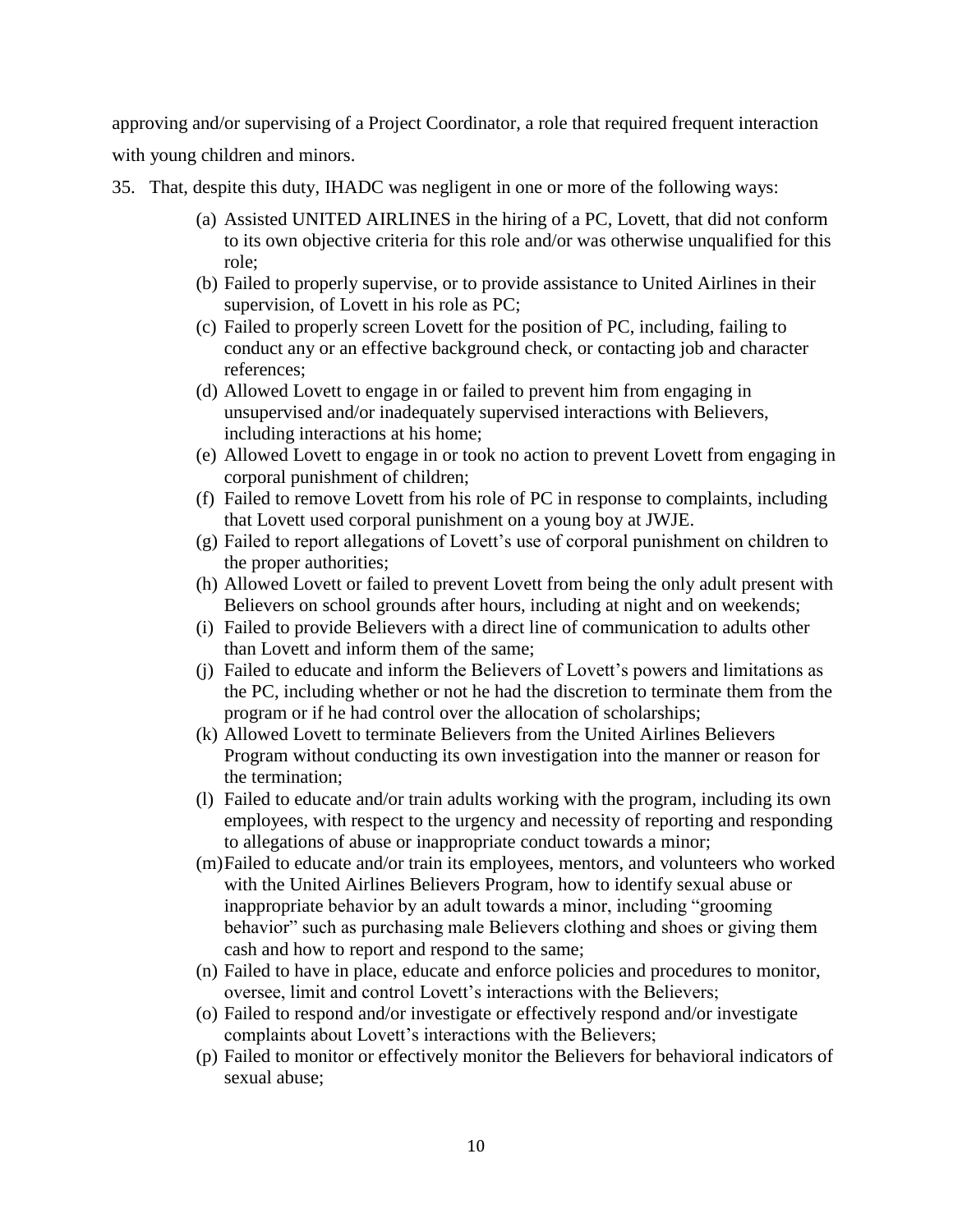- (q) Allowed Lovett perceived unchecked authority in the allocation of scholarships, discipline and termination of Believers from the United Airlines Believers Program;
- (r) Failed to establish a quality assurance protocols and procedures for monitoring and oversight of the program;
- (s) Failed to establish clear roles and responsibilities with its community partners in the creation, operation, management, and control of the United Airlines Believers Program creating an increased risk of sexual exploitation to the Believers;
- (t) Failed to establish clear roles and responsibilities with its community partners, including UNITED AIRLINES, regarding the sharing and reporting of information and allegations of any inappropriate or disconcerting behavior done by any adult affiliated or involved with the United Airlines Believers Program,
- (u) Hired, endorsed, recommended or approved Lovett and/or allowed Lovett to remain PC when it knew or should have known of the allegations made to Tyson regarding Lovett's conduct towards young males in the community that resulted in his dismissal from a different Chicago school and Lovett's corporal punishment of students of JWJE at his home after making them take down their pants; and
- (v) Was otherwise careless and negligent in the creation, operation, management and control of children's programming.

36. That as a proximate result of the aforementioned negligent conduct by IHADC, the Plaintiff was sexually abused by Lovett which caused him great physical harm, severe emotional distress, pain and suffering and the loss of a normal life.

WHEREFORE, Plaintiff, JOHN DOE #19, by and through his attorney, The Law Office of Lyndsay A. Markley, Ltd., asks for a judgment against the defendant, IHADC, an amount in excess of \$50,000.00, plus costs, reasonable attorney's fees, interest and any and all other relief that this Court deems equitable and just.

## **COUNT IV WILLFUL AND WANTON: CBE**

NOW COMES the Plaintiff, JOHN DOE #19, ("*Plaintiff*"), by and through his attorneys, THE LAW OFFICE OF LYNDSAY A. MARKLEY, LTD., and alleges as follows against the defendant, CBE:

 $1. - 33$ . That herein Plaintiff readopts and realleges paragraphs  $(14) - (46)$  of the General Factual Allegations as paragraphs (1)-(33) of Count IV.

34. That at all times relevant to this cause of action, the CBE had a duty to refrain from conduct that showed an utter indifference to or conscious disregard for the safety of others.

35. That despite this duty at law, the CBE engaged in the following willful and wanton conduct: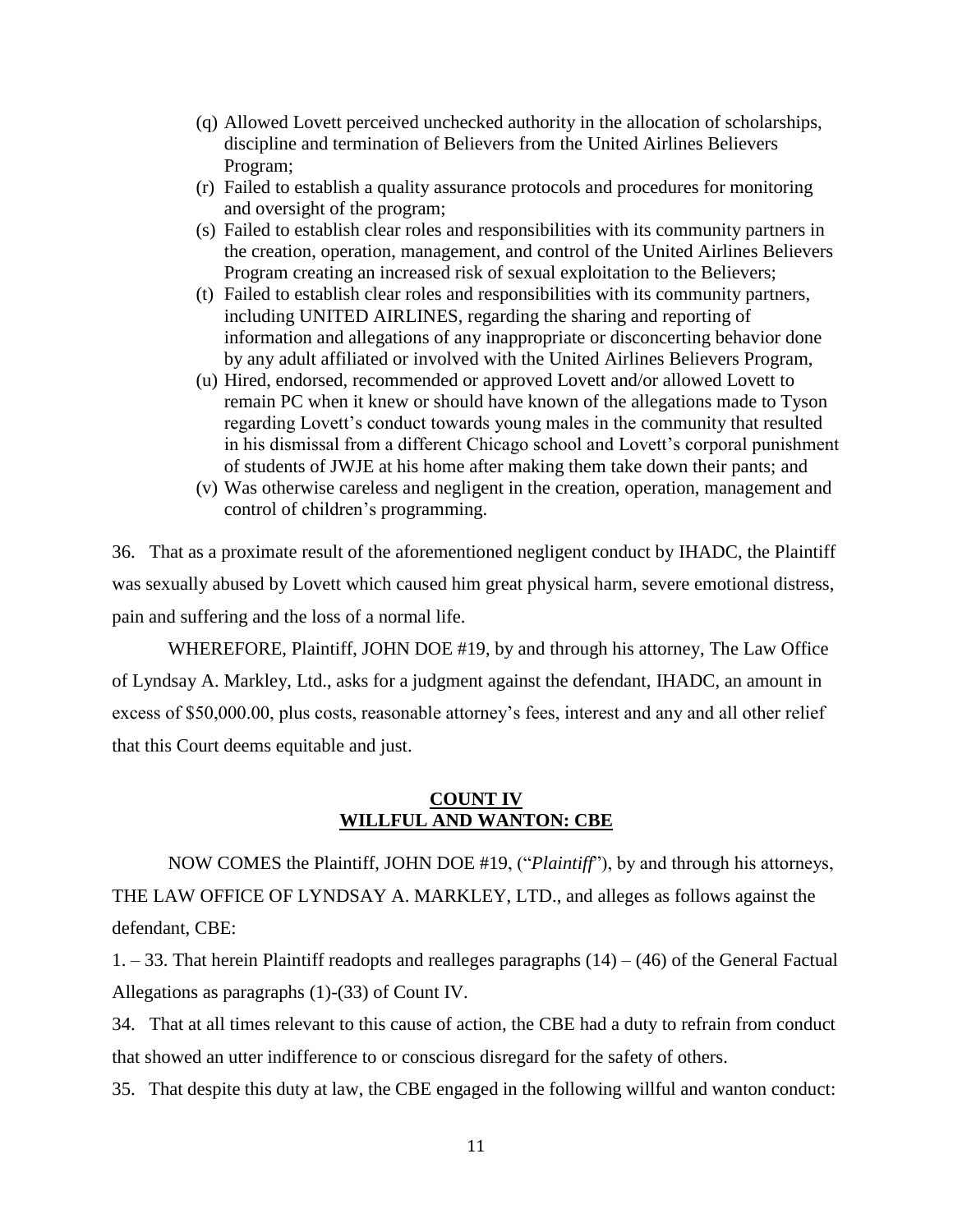- (a) Recommended Lovett to UNITED AIRLINES, IHADC, Inc. and/or IHADC for the position of PC, despite its knowledge that Lovett was terminated from a different Chicago public school for engaging in sexually inappropriate conduct towards young males;
- (b) Recommended Lovett to UNITED AIRLINES, IHADC, Inc. and/or IHADC for the position of PC despite its knowledge that Lovett was having young males, including Believers, to his home;
- (c) Failed to advise UNITED AIRLINES, IHADC, Inc. and/or IHADC that Lovett was having young males, including Believers, to his home;
- (d) Failed to advise UNITED AIRLINES, IHADC, Inc. and/or IHADC that Lovett was terminated from another Chicago school for engaging in sexually inappropriate conduct towards young males;
- (e) Allowed Lovett to use or, failed to prevent him from using, corporal punishment on minors, including Believers;
- (f) Failed to report Lovett's use of corporal punishment on minors to the appropriate authorities;
- (g) Provided Lovett with keys to the school;
- (h) Allowed Lovett to utilize the school after hours and on weekends with minors as the only adult present;
- (i) Took no action or ineffective action to enforce policies and procedures to address, prevent and report allegations of abuse of minors, thereby endangering the safety of children, including the Believers;
- (j) Failed to report allegations of sexual abuse of children by Lovett, despite knowledge of his role in children's programming, to the required authorities;
- (k) Failed to educate and/or train its employees with respect to the urgency and necessity of reporting allegations of sexual abuse of a minor to the appropriate state and federal agencies; and
- (l) Was otherwise negligent in its participation in the creation, operation, management and control of the United Airlines Believers Program.

36. That as a proximate result of the aforementioned willful and wanton conduct by the CBE, the Plaintiff was sexually abused by Lovett which caused him great physical harm, severe emotional distress, pain and suffering and the loss of a normal life.

WHEREFORE, JOHN DOE #19, by and through his attorney, THE LAW OFFICE OF LYNDSAY A. MARKLEY, LTD., asks for a judgment against the CBE in an amount in excess of \$50,000.00, plus costs, reasonable attorney's fees, interest and any and all other relief that this Court deems equitable and just.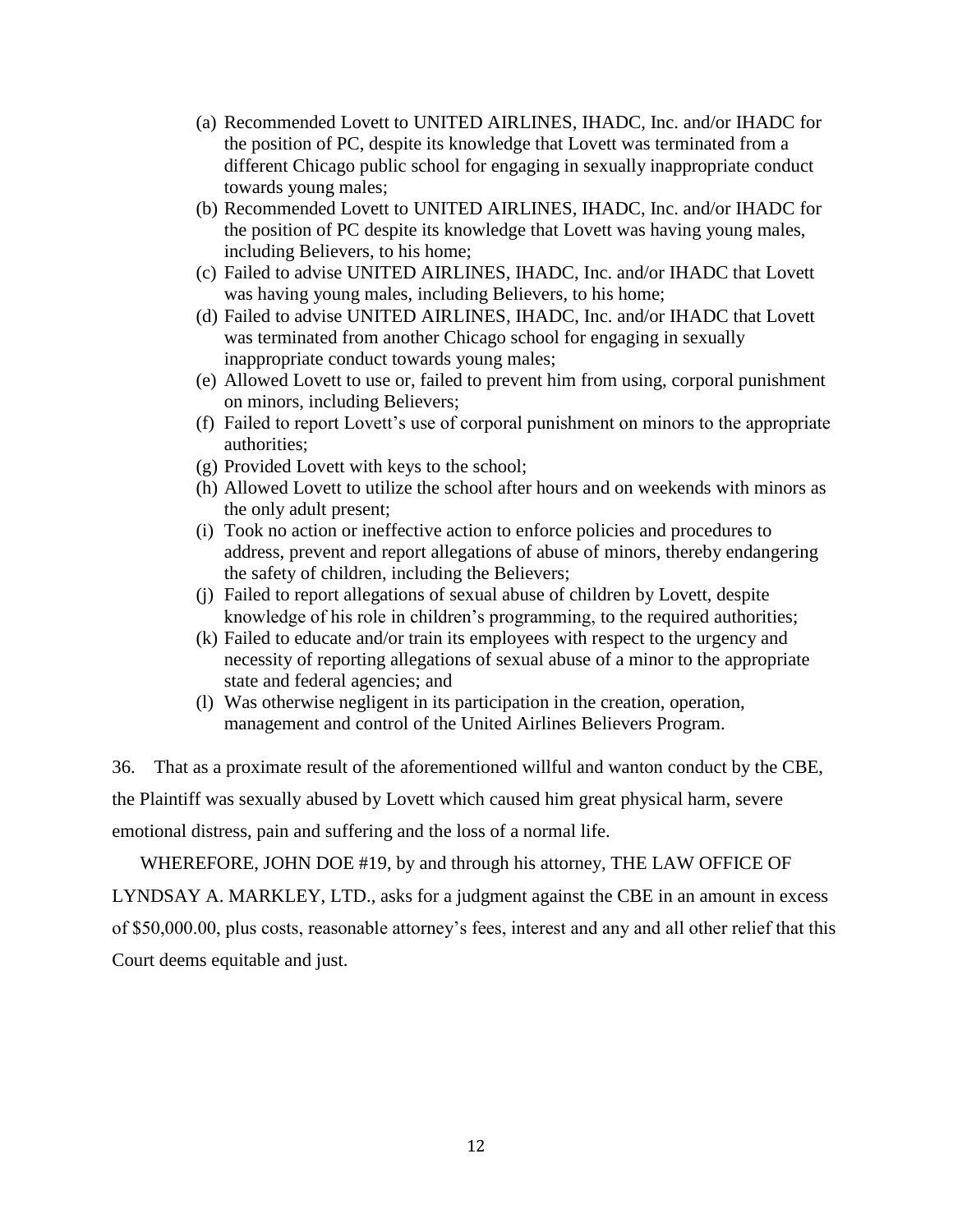## **COUNT V WILLFUL AND WANTON: UNITED AIRLINES**

NOW COMES the Plaintiff, JOHN DOE #19, ("*Plaintiff*"), by and through his attorneys, THE LAW OFFICE OF LYNDSAY A. MARKLEY, LTD., and alleges as follows against UNITED AIRLINES:

 $1. - 33$ . That herein Plaintiff readopts and realleges paragraphs  $(14) - (46)$  of the General Factual Allegations as paragraphs (1)-(33) of Count V.

34. That at all times relevant to this cause of action, UNITED AIRLINES had a duty to refrain from conduct that showed an utter indifference to or conscious disregard for the safety of others. 35. That despite this duty at law, UNITED AIRLINES engaged in the following willful and wanton conduct:

- (a) Hired, endorsed, recommended and/or approved Lovett, and/or allowed Lovett to remain PC, when it knew or should have known of the allegations made to Tyson regarding Lovett's sexually inappropriate conduct towards young males in the community that resulted in his dismissal from a different Chicago school and of Lovett's corporal punishment of students of JWJE at his home after making them take down their pants;
- (b) Allowed Lovett to continue working as the PC after receiving complaints that he used corporal punishment on a child;
- (c) Allowed Lovett to continue working as the PC after receiving complaints about his interactions with Believers that indicated that he was unfit for this role;
- (d) Took no action or ineffective action to limit, oversee or monitor Lovett's interactions with Believers, at-risk children;
- (e) Took no action or ineffective action to limit, oversee, monitor or supervise Lovett's interactions with children after receiving complaints about his behavior, including the use of corporal punishment;
- (f) Took no action or ineffective action to supervise, limit, oversee and/or or monitor Lovett as the PC despite requiring minors to interact with him on a regular basis in order to secure scholarships;
- (g) Hired, endorsed, and/or approved of Lovett as the PC without taking any action to verify his fitness for the role, including conducting a criminal background check or speaking to character references;
- (h) Required children to engage in activities with Lovett, a person it knew or had reason to know was unfit to work with children; and
- (i) Failed to report allegations of abuse of a minor to the appropriate state and federal agencies in contradiction of the law.

36. That as a proximate result of the aforementioned willful and wanton conduct by UNITED

AIRLINES, the Plaintiff was sexually abused by Lovett which caused and continues to cause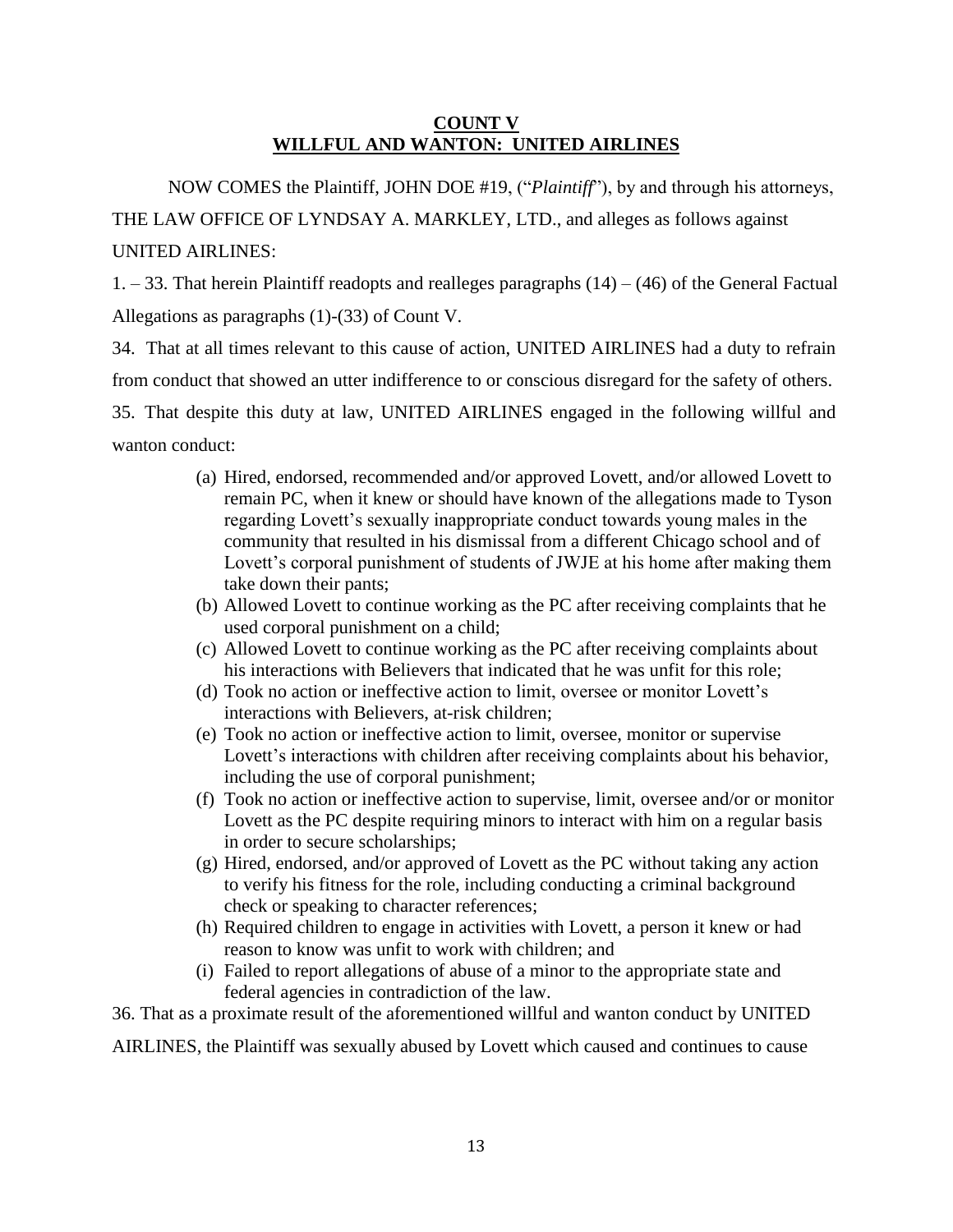him great physical harm, severe emotional distress, pain and suffering and the loss of a normal life.

WHEREFORE, JOHN DOE #19, by and through his attorney, THE LAW OFFICE OF LYNDSAY A. MARKLEY, LTD., asks for a judgment against UNITED AIRLINES in an amount in excess of \$50,000.00, plus costs, reasonable attorney's fees, interest and any and all other relief that this Court deems equitable and just.

## **COUNT VI WILLFUL AND WANTON: IHADC, Inc.,**

NOW COMES the Plaintiff, JOHN DOE #19, by and through his attorney, THE LAW OFFICE OF LYNDSAY A. MARKLEY, LTD., and alleges as follows against the defendant, IHADC, Inc.:

 $1. - 33$ . That herein Plaintiff readopts and realleges paragraphs  $(14) - (46)$  of the General Factual Allegations as paragraphs (1)-(33) of Count VI.

34. That at all times relevant to this cause of action, IHADC, Inc. had a duty to refrain from conduct that showed an utter indifference to or conscious disregard for the safety of others.

35. Despite this duty at law, the Defendant, IHADC, Inc., engaged in the following willful and wanton conduct:

- (a) Hired, endorsed, recommended or approved Lovett and/or allowed Lovett to remain PC when it knew or should have known of the allegations made to Tyson regarding Lovett's sexually inappropriate conduct towards young males in the community that resulted in his dismissal from a different Chicago school and of Lovett's corporal punishment of students of JWJE at his home after making them take down their pants;
- (b) Allowed Lovett to continue working as the PC after receiving complaints that he used corporal punishment on a child;
- (c) Allowed Lovett to continue working as the PC after receiving complaints about his interactions with Believers that indicated that he was unfit for this role;
- (d) Took no action or ineffective action to limit, oversee or monitor Lovett's interactions with Believers, at-risk children;
- (e) Took no action to limit, oversee or monitor Lovett's interactions after receiving complaints about his conduct towards children, including the use of corporal punishment;
- (f) Took no action or ineffective action to limit, oversee or monitor Lovett as the PC despite requiring minors to interact with him on a regular basis in order to secure their scholarships;
- (g) Hired, endorsed, and/or approved of Lovett as the PC without taking any action to verify his fitness for the role, including conducting a criminal background check or speaking to character references;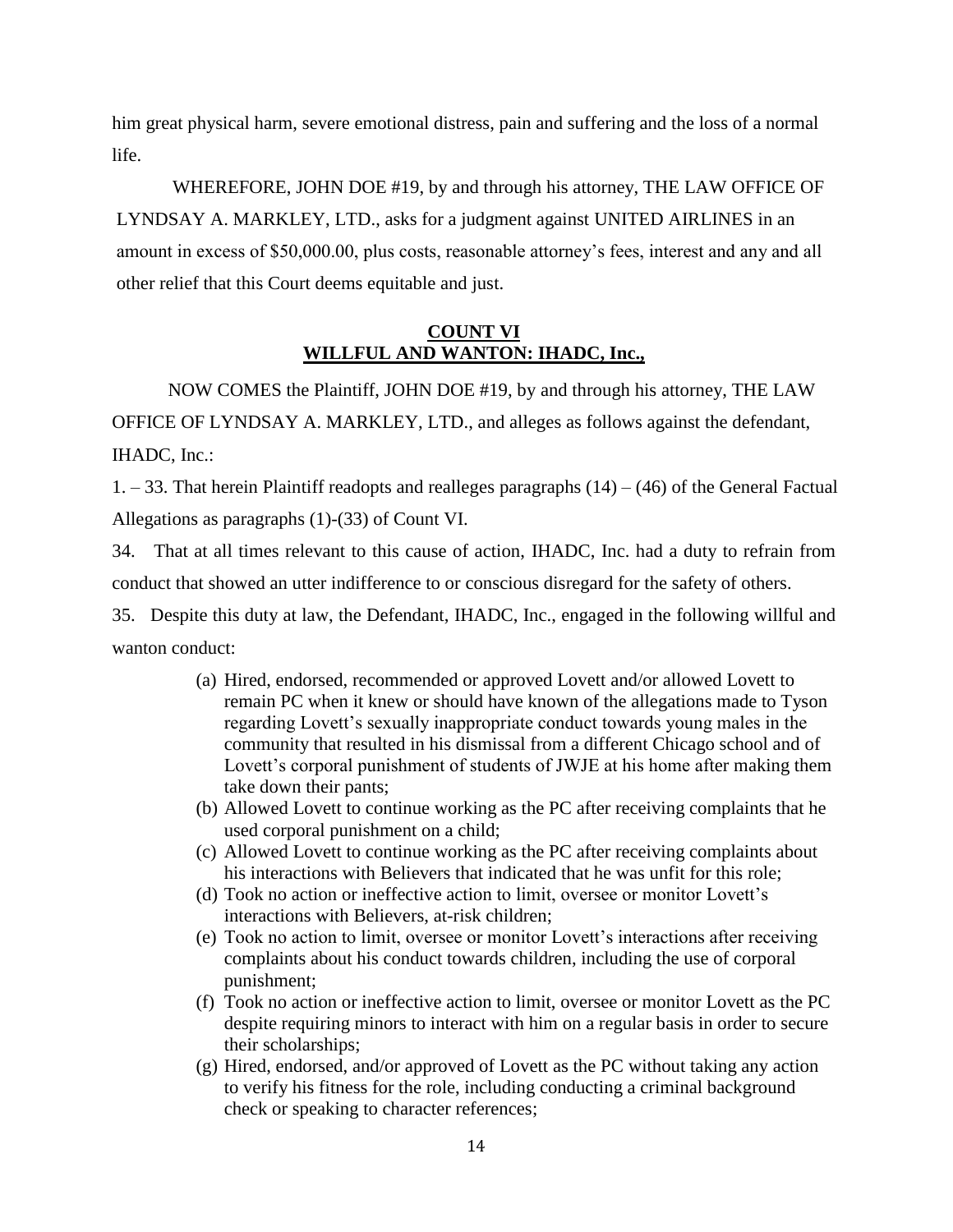- (h) Required children to engage in regular activities with a person it knew or had reason to know was unfit to work with children; and
- (i) Failed to report allegations of abuse of a minor to the appropriate state and federal agencies in contradiction of the law.

36. That as a proximate result of the aforementioned willful and wanton conduct by IHADC, Inc., the Plaintiff was sexually abused by Lovett which caused and continues to cause him great physical harm, severe emotional distress, pain and suffering and the loss of a normal life.

WHEREFORE, Plaintiff, JOHN DOE #19, by and through his attorney, The Law Office of Lyndsay A. Markley, Ltd., asks for a judgment against the defendant, I HAVE A DREAM FOUNDATION-CHICAGO, INC., in an amount in excess of \$50,000.00, plus costs, reasonable attorney's fees, interest and any and all other relief that this Court deems equitable and just.

## **COUNT VII WILLFUL AND WANTON: I HAVE A DREAM FOUNDATION – CHICAGO**

NOW COMES the Plaintiff, JOHN DOE #19, by and through his attorney, THE LAW OFFICE OF LYNDSAY A. MARKLEY, LTD., and alleges as follows against the defendant, IHADC:

 $1. - 33$ . That herein Plaintiff readopts and realleges paragraphs  $(14) - (46)$  of the General Factual Allegations as paragraphs (1)-(33) of Count VII.

34. That at all times relevant to this cause of action, IHADC had a duty to refrain from conduct that showed an utter indifference to or conscious disregard for the safety of others.

35. Despite this duty at law, the Defendant, IHADC, engaged in the following willful and wanton conduct:

- (a) Hired, endorsed, recommended or approved Lovett and/or allowed Lovett to remain PC when it knew or should have known of the allegations made to Tyson regarding Lovett's sexually inappropriate conduct towards young males in the community that resulted in his dismissal from a different Chicago school and Lovett's corporal punishment of students of JWJE at his home after making them take down their pants;
- (b) Allowed Lovett to continue working as the PC after receiving complaints that he used corporal punishment on a child;
- (c) Allowed Lovett to continue working as the PC after receiving complaints about his interactions with Believers that indicated that he was unfit for this role;
- (d) Took no action or ineffective action to limit, oversee or monitor Lovett's interactions with Believers, at-risk children;
- (e) Took no action to limit, oversee or monitor Lovett's interactions after receiving complaints about his conduct towards children, including the use of corporal punishment;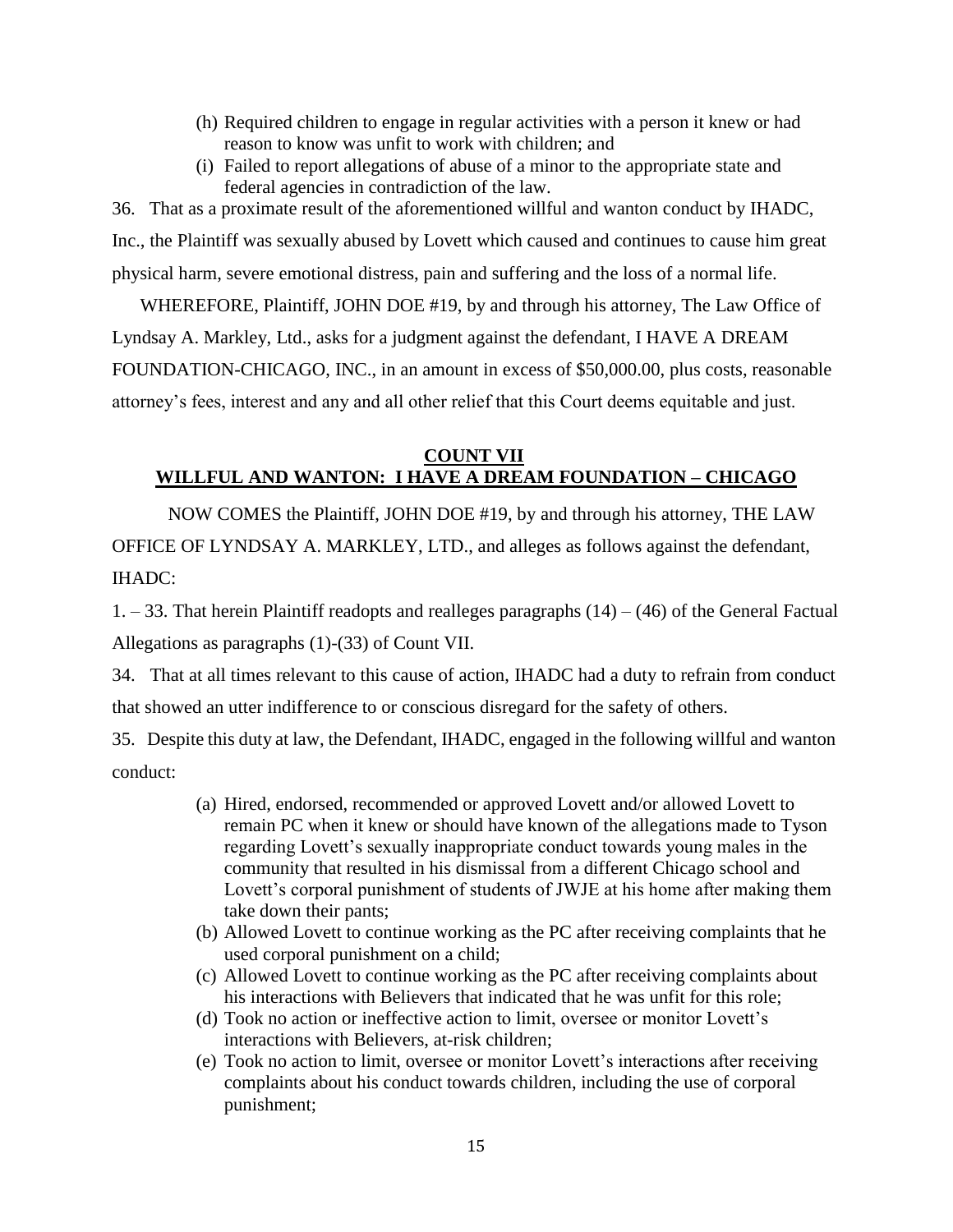- (f) Took no action or ineffective action to limit, oversee or monitor Lovett as the PC despite requiring minors to interact with him on a regular basis in order to secure their scholarships;
- (g) Hired, endorsed, and/or approved of Lovett as the PC without taking any action to verify his fitness for the role, including conducting a criminal background check or speaking to character references;
- (h) Required children to engage in regular activities with a person it knew or had reason to know was unfit to work with children; and
- (i) Failed to report allegations of abuse of a minor to the appropriate state and federal agencies in contradiction of the law.

36. That as a proximate result of the aforementioned willful and wanton conduct by IHADC, the Plaintiff was sexually abused by Lovett which caused him great physical harm, severe emotional distress, pain and suffering and the loss of a normal life.

WHEREFORE, Plaintiff, JOHN DOE #19, by and through his attorney, The Law Office of Lyndsay A. Markley, Ltd., asks for a judgment against the defendant, IHADC, in an amount in excess of \$50,000.00, plus costs, reasonable attorney's fees, interest and any and all other relief that this Court deems equitable and just.

Respectfully Submitted,

By:  $\_\_$ 

Attorney for the Plaintiff Lyndsay A. Markley, Esq. -- #57758 The Law Office of Lyndsay A. Markley, Ltd. 161 N. Clark St. Suite 4700 Chicago, Illinois 60601 (312) 523-2158 (t.) (312) 284-4498 (f.) lyndsay@lmarkleylaw.com (e.)